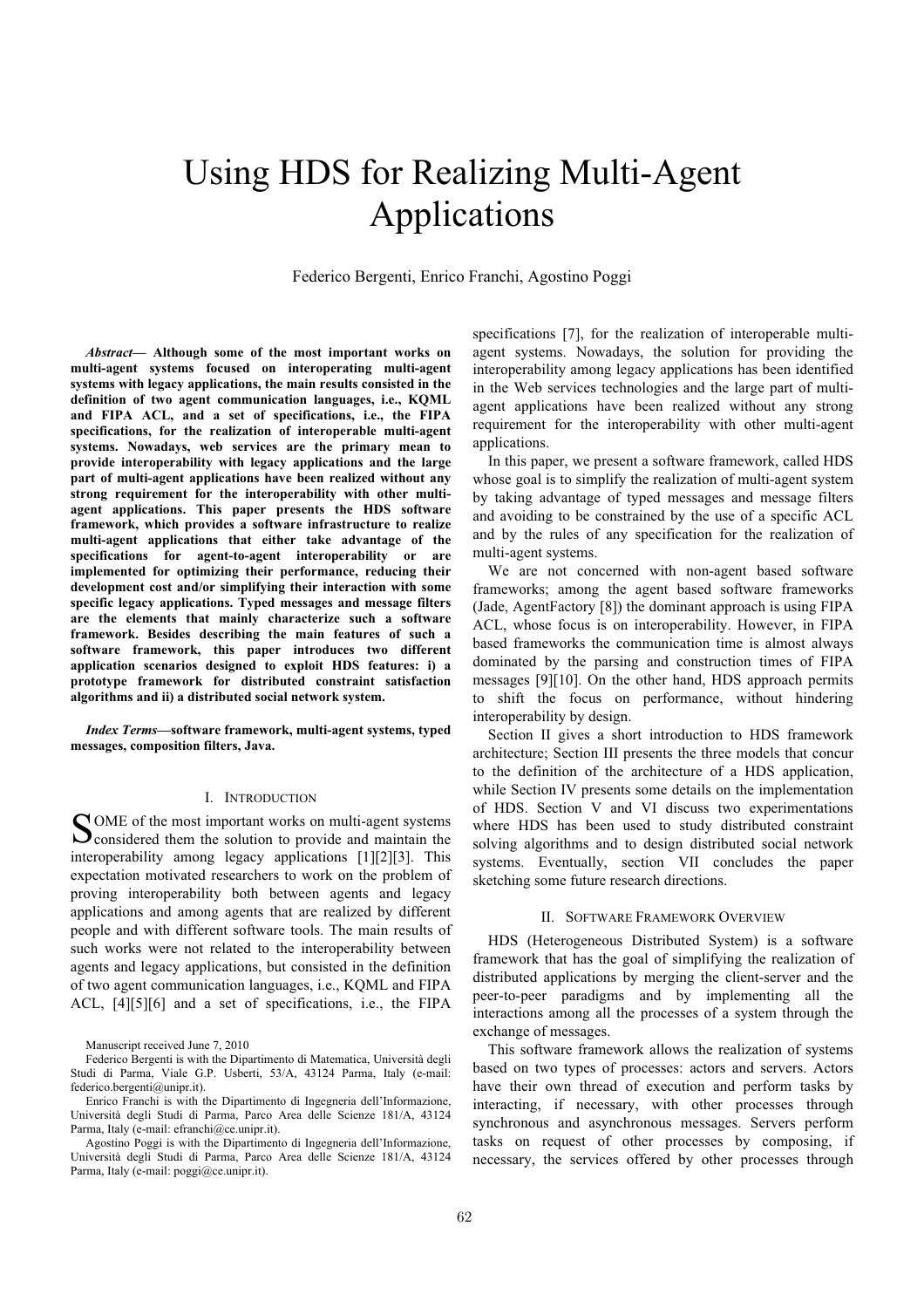synchronous messages. Moreover, while both servers and actors may directly take advantage of the services provided by other kinds of application, only the servers can provide services to external applications by simply providing one or more public interfaces.

Actors and servers can be distributed on a (heterogeneous) network of computational nodes (thereafter called runtime nodes) for the realization of different kinds of application. In particular, actors and servers are grouped into some runtime nodes that realize a platform. An application can be obtained by combining some preexistent applications by realizing a federation.

# III. APPLICATION ARCHITECTURE MODEL

The software architecture of a HDS application can be described through the three different models:

- the concurrency model, which describes how the processes of a runtime node can interact and share resources.
- the runtime model, which describes the services available for managing the processes of an application.
- the distribution model, which describes how the processes of different runtime nodes can communicate.

#### *A. The concurrency model*

The concurrency model is based on seven main elements: process, description, description selector, mailer, message, content and message filter.

A process is a computational unit able to perform one or more tasks taking, if necessary, advantage of the tasks provided by other processes. To facilitate the cooperation among processes, a process can advertize itself making available to the other processes its description. The process identifier and the process type represent the default information contained in a description; however, a process may introduce some additional information in its description.

A process can be either an actor or a server. An actor is an active process that can have an active behavior and so can start the execution of some tasks without the request of other processes. A server is a passive process that is only able to perform tasks in response of the request of other processes.

A process can interact with the other processes through the exchange of messages based on one of the following three types of communication:

- synchronous communication, the process sends a message to another process and waits for its answer;
- asynchronous communication, the process sends a message to another process, performs some actions and then waits for its answer;
- one-way communication, the process sends a message to another process, but it does not wait for an answer.

In particular, while an actor can start all the three previous types of communication with all the other processes, a server can only respond to the requests of the other processes it serves them, composing the services provided by other processes through synchronous communications. Moreover, a server can respond to a request through more than one answer (e.g., when it acts as a broker in a publisher subscriber system) and can forward a request to another server for its execution.

A process has also the ability of discovering the other processes of the application. In fact, it can both get the identifiers of the other mailers of the systems and check if an identifier is bound to another mailer of the system taking advantage of the registry service provided by HDS middleware. Moreover, a process can take advantage of some special objects, called description selectors, for requiring the listing of specific subsets of mailer identifiers. In fact, a description selector allows the definition of some constraints on the information maintained by the process descriptions (e.g., the process must be of a specific type, the process identifier must have a specific prefix and the process must be located in a specific runtime node) and the registry service is able to apply their constraints on the information of the registered descriptions for building the required subsets of identifiers.

A process does not exchange directly messages with the other processes, but delegates this duty to a mailer. In fact, a mailer provides a complete management of the messages of a process: it receives messages from the mailers of the other processes, maintains them up to the process requests theirs processing and, finally, sends messages to the mailers of the other processes.

In a way similar to a process, a mailer can be either an actor mailer or a server mailer. Of course, it depends on the fact that, as described above, an actor and a server can assume a different set of roles in message exchanging.

A message contains the typical information used for exchanging data on the net, i.e., some fields representing the header information, and a special object, called content, that contains the data to be exchanged. In particular, the content object is used for defining the semantics of messages (e.g., if the content is an instance of the Ping class, then the message represents a ping request and if the content is an instance of the Result class, then the message contains the result of a previous request).

Normally, a mailer can communicate with all the other mailers and the sending of messages does not involve any operation that is not related to deliver messages to the destination; however, the presence of message filters can modify the normal delivery of messages.

A message filter is a composition filter [11] whose primary scope is to define the constraints on the reception/sending of messages; however, it can also be used for manipulating messages (e.g., their encryption and decryption) and for the implementation of replication and logging services.

Each mailer has two lists of message filters: the ones in the first list (input message filters) are applied to the input messages and the others (output message filters) are applied to the output messages (Fig 1 shows the flow of the messages from the input message filters to the output message filters). When a new message arrives or is be sent, the message filters of the appropriate list are applied in sequence until a message filter fails; therefore, such a message is stored in the input queue or is sent only if all the message filters have success.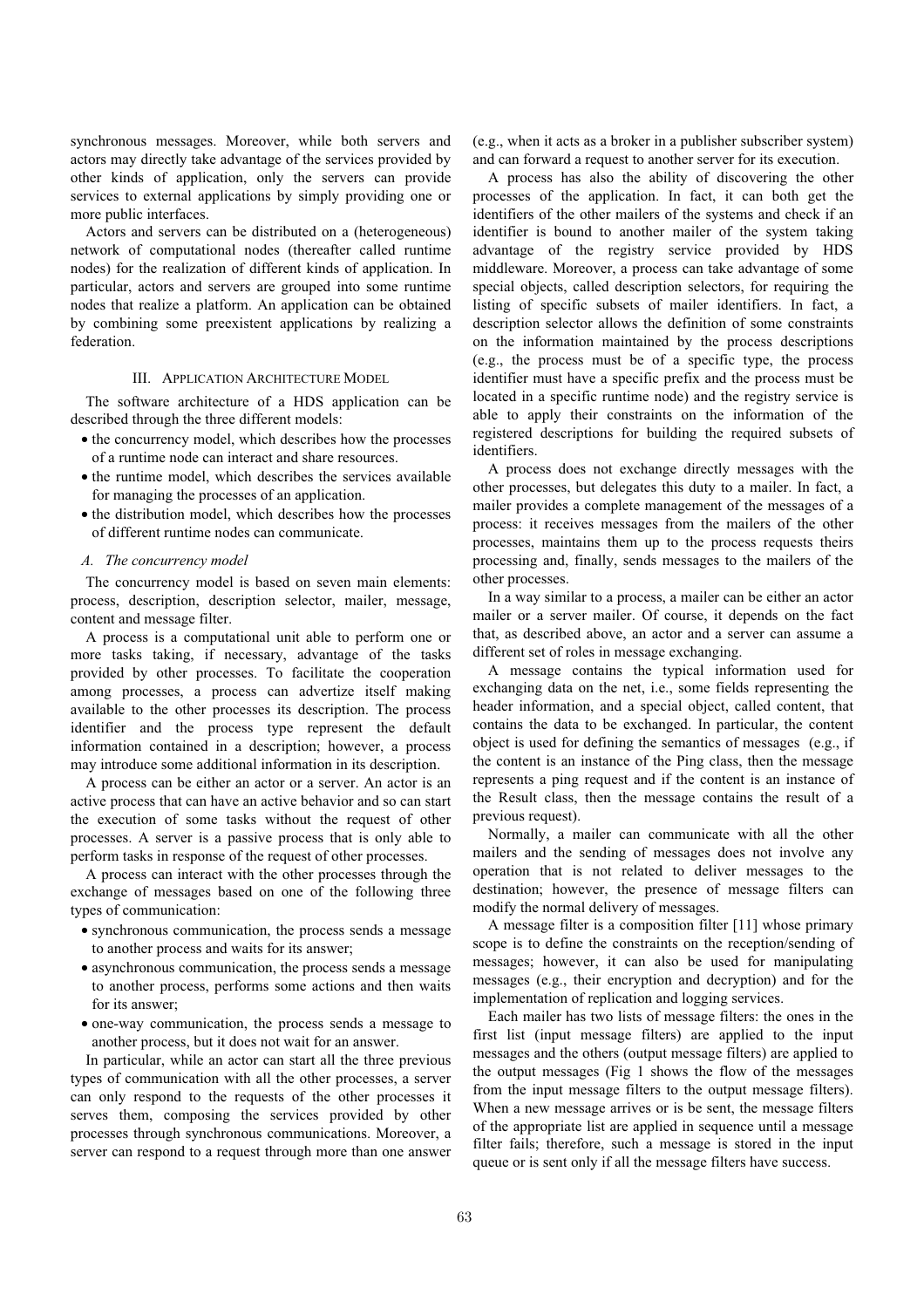

Figure 1. Flow of the messages from the input to the output message filters.

Message filters are not only used for customizing the reception and sending of messages, but are also used by the processes for asking their mailer for the input messages they need for completing their current task. In fact, as described above, a message filter allows to define the constraints that are necessary to identify a specific message and a mailer is able to use it for selecting the first message in the input queue that satisfies its constraints (e.g., the reply to a message sent by the process, a message sent by a specific process and a message with a specific kind of content).

# *B. The runtime model*

The runtime model defines the basic services provided by the middleware to the processes of an application. This model is based on four main elements: registry, processer, filterer and porter.

A registry is a runtime service that allows the discovery of the processes of the application. In fact, a registry provides the binding and unbinding of the processes with their identifiers, the listing of the identifiers of the processes and the retrieval of a special object, called reference, on the basis of the process identifier.

A reference is a proxy of the process that makes transparent the communication respect to the location of the process. Therefore, when a process wants to send a message to another process, it must obtain the reference to the other process and then use it for sending the message.

A processer is a runtime service that has the duty of creating new processes in the local runtime node. Of course, an important side effect of the creation of a process is the creation of the related mailer. The creation is performed on the basis of the qualified name of the class implementing the process, a list initialization parameters.

The processes cannot directly modify the lists of message filters, but they can take advantage of a filterer to do it. A filterer is a runtime service that allows the creation and modification of the lists of message filters associated with the processes of the local runtime node. Therefore, a process can use such a service for managing the lists of its message filters, but also for modifying the lists of message filters associated with the other processes of the local runtime node.

Finally, a porter is a runtime service that has the duty of creating some special objects, called ports, that allows an external application to use the services implemented by a server of the local runtime node. In particular, a port is a wrapper that encapsulates a server for limiting the access to the functionalities of the process by masquerading the use of some its services and by adding some constraints on the use of some other its services.

## *C. The distribution model*

The distribution model has the goal of defining the software infrastructure that allows the communication of a runtime node with the other nodes of an application possibly through different types of communication supports, guaranteeing a transparent communication among their processes. This model is based on three kinds of element: distributor, connector and connection.



Figure 2. An HDS application based on three runtime nodes connected through RMI and JMS technologies.

A distributor has the duty of managing the connections with the other runtime nodes of the application. This distributor manages connections that can be realized with different kinds of communication technology through the use of different connectors (see Figure 2). Moreover, a pair of runtime nodes can be connected through different connections.

A connector is a connections handler that manages the connections of a runtime node with a specific communication technology allowing the exchange of messages between the processes of the accessible runtime nodes that support such a communication technology.

A connection is a mono-directional communication channel that provides the communication between the processes of two runtime nodes through the use of remote references. In particular, a connection provides a remote lookup service offering the listing of the remote processes and the access to their remote references.

# IV. SOFTWARE FRAMEWORK IMPLEMENTATION

The HDS software framework has been realized taking advantage of the Java programming language. The application architecture model has been defined through the use of Java interfaces and its implementation has been divided in two modules.

The first module contains the software components that define the software infrastructure and that are not directly used by the developer, that is, all the software components necessary for managing the lifecycle of processes, the local and remote delivery of messages and their filtering. In particular, the remote delivery of messages has been provided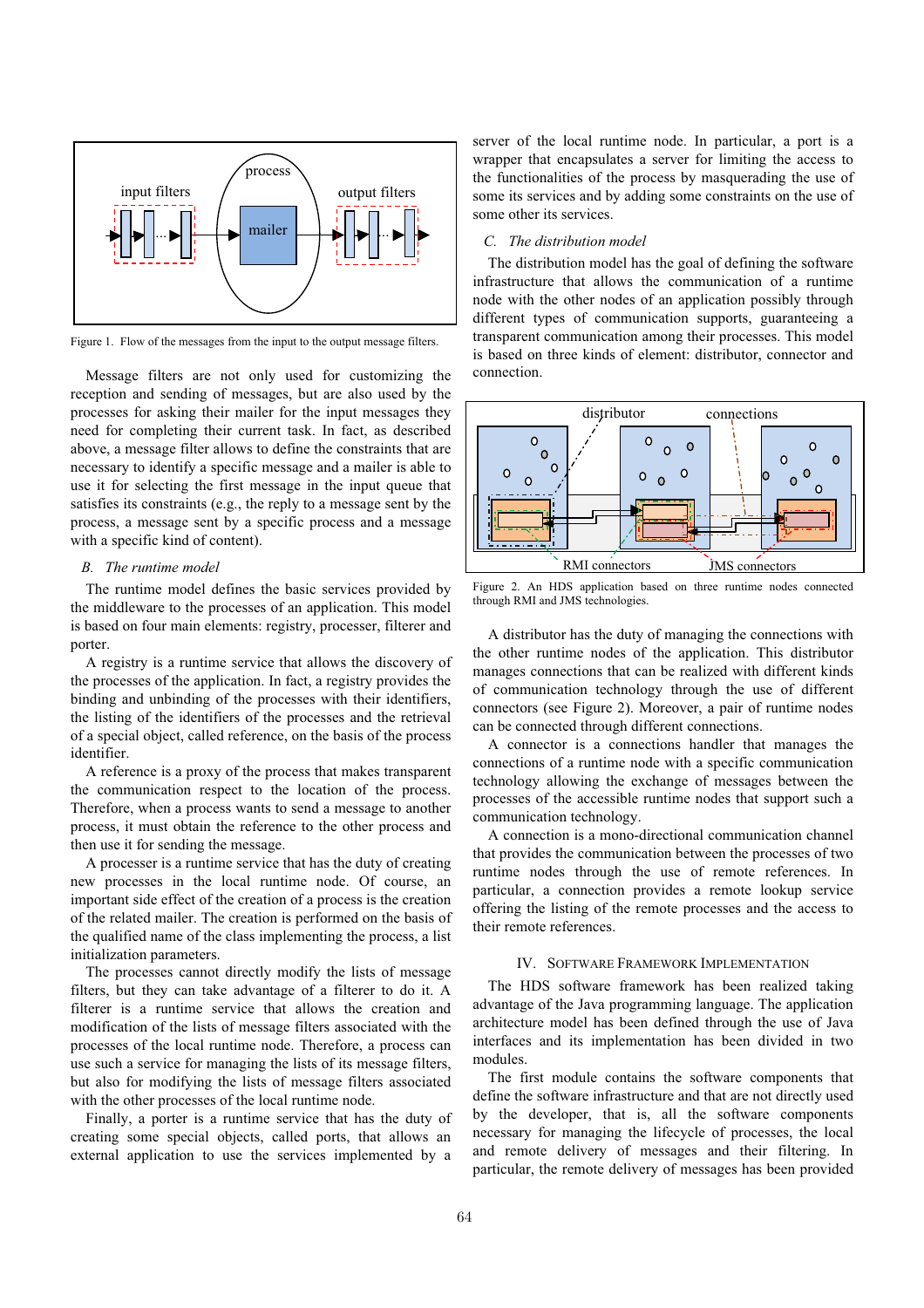through both Java RMI [12] and JMS [13] communication technologies.

The second module contains both the software components that application developers extend, implement or, at least, use in their code, and the software components that help them in the deployment and execution of the realized applications. The identification of such software components can be easily done by analyzing what application developers need to realize: i) the actor and server classes used for the implementation of the processes involved in the application, ii) the description of selector classes used for the discovery of the processes involved in common tasks, iii) the message filter classes used for customizing the communication among the processes, iv) the typed messages used in the interaction among the processes, and v) the artifacts (i.e., Java classes and/or configuration files) for the deployment of the runtime nodes and of the communication channels among runtime nodes, and for the startup of the initial sets of processes and message filters.

The above items imply that such a module needs to contain; i) some software components for simplifying the realization of actors, servers, description selectors and message filters (realized through four abstract classes called AbstractActor, AbstractServer, AbstractSelector and AbstractFilter), ii) a set of abstract and concrete typed messages useful for realizing the typical communication protocols used in distributed applications, and iii) a software tool that allows the deployment of a HDS software application through the use of a set of configuration files (realized through a concrete class called Launcher).

In regard to type messages and the related communication protocols, the software framework provides the basis interfaces and classes for realizing application dependent client-server protocols and the basic interfaces and classes for supporting the interaction among processes through the use of communication language derived by the agent communication language (ACL) defined in the FIPA specifications [7].

In particular, besides realizing an implementation of the FIPA ACL, that completely satisfies the FIPA specifications and uses the SL language for the content, we used some of the FIPA ACL performatives as top layer interfaces for the definition of typed message classes that combines the semantics of the performative with the semantics of the ACL content in a particular ontology (e.g., the typed message, Sell, is sent to another process for requiring it to sell something to the requester; of course, typed messages are usually specialized for an application domain and it can be easily done grouping the typed messages related to a domain ontology in a Java package. In a similar way, we provided an abstract implementation of some interaction protocols (i.e. the English and Dutch auction protocols, the Contracted Net and the iterated Contract Net protocols and the brokering and the recruiting protocols) that derive from the interaction protocols defined in the FIPA specifications [7]. This implementation replaces the ACL messages with typed messages and delegates to the application developer only the duty of writing the code for processing the content of the messages, selecting the messages to be sent and building their content.

For example, the abstract implementation of the iterated Contract Net protocol is based on two abstract classes, that describe the two roles involved in the protocol, i.e., the initiator and the participant, and an interface, called Contract, used in the content of the exchanged messages for maintaining the information about both the task to be executed and the bids of the participants.

The abstract class that represents the initiator role defines three main methods; the first method sends an "offer" message to the list of processes acting as participants. The second method is an abstract method whose implementation must select the participant to which send either an "accept" or another "offer" message. Finally, the third method is an abstract method whose implementation must process the message containing the results of the execution of the required task.

The abstract class, that represents the participant role, defines two main methods. The first method is an abstract method whose implementation must decide to propose a bit for the task described by the "offer" message or to refuse it. The second message must decide to execute the task and then must send the information about the results of its execution.

Therefore, using the iterated Contract Net protocol inside an application requires: i) the definition of concrete class implementing the Contract interface, ii) the definition of a concrete class that extend the initiator abstract class implementing the methods for accepting, refusing or sending an updated contract and for processing the result received by the participant(s) to which the contract(s) have been assigned, and iii) the definition of at least a concrete class that extend the participant abstract class implementing the methods for accepting or refusing an offer and for performing the task associated with the contract.

# V. HDS FOR DISTRIBUTED CONSTRAINT SATISFACTION

Recently we used HDS to develop a Java framework for prototyping and evaluating distributed constraint satisfaction algorithms. A brief introduction to distributed constraint satisfaction is needed to better explain the role of HDS; see [14] for an in-depth introduction to the subject and for a discussion of possible application scenarios.

*Distributed Constraint Satisfaction Problems* (*DCSPs*) are a very general class of problems that extend *Constraint Satisfaction Problems* (*CSPs*) to the realm of distributed computing; the literature defines DCSPs as a distributed and decentralized generalization of CSPs.

A CSP consists of *(i) n* variables  $\langle x_1, x_2, \ldots, x_n \rangle$ , whose values are taken from finite, discrete domains  $\langle D_1, D_2, \ldots \rangle$  $D_n$ , respectively, and *(ii)* a set of constraints on such variables. In very general terms, a constraint is defined by a relation on a subset of the Cartesian product  $D_1 \times D_{k2} \times ...$  $\propto D_n$  that holds for certain assignments of values to variables. Solving a CSP is equivalent to finding an assignment of values to all variables such that all constraints are satisfied. Since constraint satisfaction is NP-complete in general, a trial-anderror exploration of alternatives is inevitable.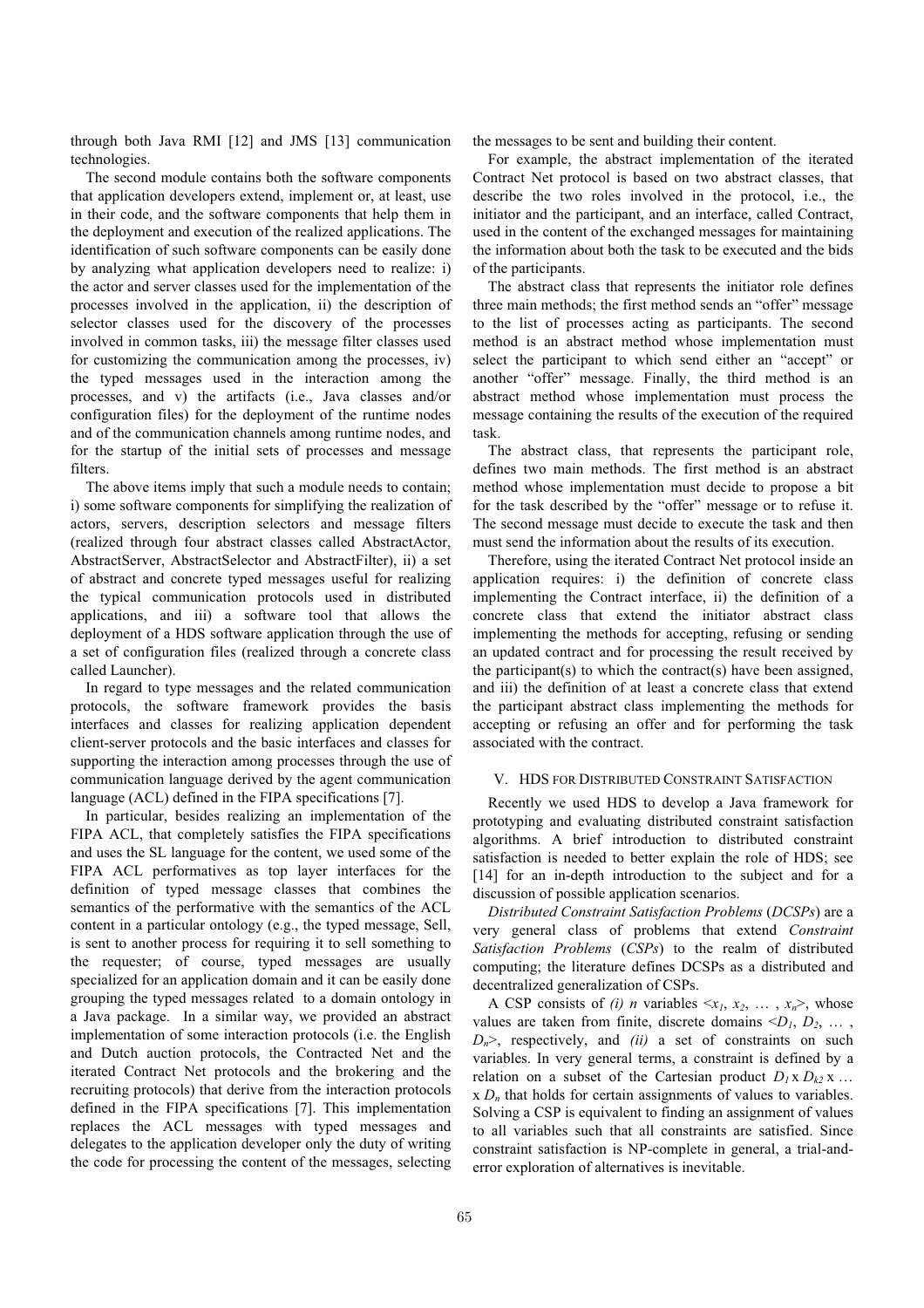A DCSP is a CSP in which variables and constraints are distributed among agents; each agent has some owned variables and it tries to determine their values. Agents independently try to find assignments to their variables and the problem is solved when all variables are assigned consistent values.

More precisely, when dealing with DCSP, we take the following assumptions:

- 1. No central orchestration is allowed and the problem is solved by peer agents in cooperative/competitive ways.
- 2. Agents communicate by means of directed messages.
- 3. Each agent has a unique identifier and an agent can send messages to other agents if and only if it knows the unique identifiers of the receiving agents.
- 4. The delay in delivering a message is finite, though unknown and possibly random.
- 5. For the transmission between any pair of agents, messages are received in the order in which they were sent.
- 6. Each agent has exactly one variable and it knows all constraint predicates relevant to its variable.
- 7. All constraints are binary.

It is worth noting that although algorithms for solving DCSPs are similar to parallel/distributed processing methods for solving CSPs (see, e.g., [15] [16]), the applicability of both approaches is fundamentally different. The primary concern in parallel/distributed processing is efficiency, and we can choose any type of parallel/distributed computer architecture for solving a given problem efficiently. In contrast, in a DCSP, there already exists a situation where knowledge about the problem is distributed among agents and no central orchestration is available. This is the case, e.g., of sensor networks where nodes interact independently and strive to coordinate with no central master. If all knowledge about the problem could be gathered into a single master agent, such an agent could solve the problem more effectively alone by using every day, centralized constraint satisfaction algorithms.

The Asynchronous Backtracking Algorithm (ABT) is one of the algorithms, that we developed using HDS. This algorithm is a distributed, asynchronous version of a backtracking algorithm. The main message types communicated among agents are *ok?*, to communicate the current assigned value, and *nogood* to communicate a new constraint.

In the ABT algorithm, the priority order of agents is predetermined, and each agent communicates its tentative value assignment to neighboring agents via *ok?* messages. An agent changes its assignment if its current value assignment is not consistent with the assignments of higher priority agents. If there exists no value that is consistent with the higher priority agents, the agent generates a new constraint, called a *nogood*, and it communicates the *nogood* to a higher priority agent; thus the higher priority agent changes its value.

A *nogood* is a subset of an *agent view*, i.e., the current value assignment of other agents from its viewpoint, where the agent is not able to find any consistent value with the subset. Ideally, generated *nogood* should be minimal, i.e., no subset of them should be a *nogood*. However, since finding minimal *nogood*s requires certain computation costs, an agent can do with nonminimal *nogood*s and, in the simplest case, it could use its entire agent view as a valid *nogood*.

It must be noted that since each agent acts asynchronously and concurrently and agents communicate by sending messages, the agent view may contain obsolete information. Therefore, if  $x_i$  does not have a consistent value with the higher priority agents according to its agent view, we cannot use a simple control method such as  $x_i$  orders a higher priority agent to change its value, since the agent view may be obsolete. Each agent needs to generate and communicate a new *nogood*, and the receiver of the new *nogood* must check whether the *nogood* is actually violated based on its own agent view.

The potential growth of the size of *nogood*s is a severe issue that went often unnoticed and that we identified during our initial experiments on solving Sudoku puzzles; this was the main reason why we switched our initial implementation from JADE to HDS. Moreover, we found HDS ideal for the implementation of this kind of algorithms because:

- Performances are important as all such algorithms are typically demanding in terms of communication throughput;
- 2. Most of such algorithms are expressed in terms of reactions to typed messages; and
- 3. Composition filters allow instrumenting code with no modifications to developed algorithms, thus enabling performance measurement, debugging and fine tuning.

Finally, it is worth noting that HDS gave us a new dimension for experimentations, i.e., the impact of the underlying transport mechanism on the performances of algorithms. Actually, distributed constraint satisfaction algorithms use messages with very diverse sizes, ranging from few bytes in initial stages of the process to megabytes when agents send entire agent views across the network. We noted that different transport protocol exhibit different performances with massage sizes with strange and unforeseen behaviors.

# VI. USING HDS IN SOCIAL NETWORK SYSTEMS

Moreover, we are using HDS for the realization of an agent based support layer for the interaction among users in a social network (SN). In particular, we associate an agent with each user and such an agent can also proactively act on her/his behalf by taking advantage the information contained in the profile of the user.

The agent has two main roles: i) it mediates access to the profile information, allowing or refusing queries from other agents; ii) it uses information in the profile in order to discover new friendships and acquaintances on his owner's behalf. While the first role does not need a full-fledged software agent, since a simple rule-based strategy suffices, the second role exhibits a typical proactive behavior, as agents actively pursue their owner's goal, without direct human intervention.

Currently available SNs are implemented with centralized systems where information is stored on a logical central server and users simply connect to that server. The system as a whole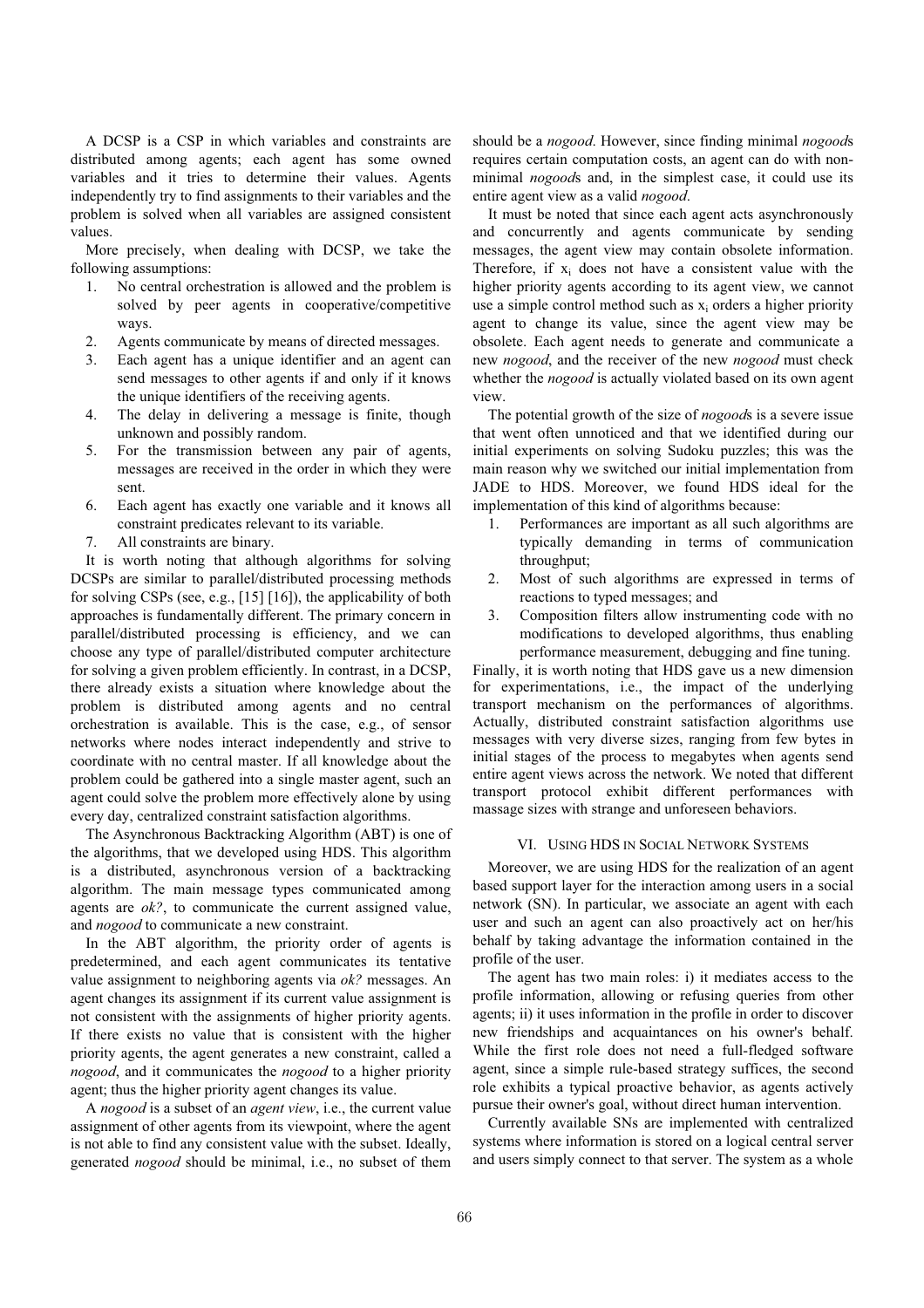has proactive behavior proposing the users new acquaintances, but its monolithic structure places the system outside the multi-agent paradigm. Moreover, the system has access to every piece of information users provided: this both raises security and privacy concerns and simplifies the proposal of new friendships.

We have designed a system where independent multiple proactive agents exchange minimal sets of data in order to discover relationship suggested by the user profiles. For example, if two users work in the same company, it is likely they know each other, thus they are to be connected in the SN.

Data are distributed among the agents and are protected by the agents themselves, since every access to a datum is mediated through an agent. Thus, privacy is not an issue.

The system supports "typed" connections, where the parts involved are aware they are connected, for example, because both attended to the same University or worked in the same company. In order to store data in the profile, we use FOAF [17] and DOAC [18] and the "type" of the connections is derived from those RDF descriptions. However, we do not detail the semantics of connections in order to focus the system presentation from a multi-agent modeling point of view.

The HDS framework is used as the foundation of our system because of its high efficiency and built-in support for typed messages, which are of paramount importance in expressing our connection negotiation algorithm.

Since the HDS framework distinguishes between active processes (actors) and servers, and since our agents feature both proactive and passive behavior, we decided to model the abstract agents with more than one concrete HDS process. Essentially, the agent discovery algorithm can be decomposed in three main tasks: i) search new connections and friendships according to the data available; ii) broker connections between possibly mutual friends iii) accept/refuse connections proposed by some other agent performing function i and ii. Tasks i) and ii) are clearly proactive, since the agent has to actively contact other agents, thus both tasks are implemented through HDS actors. Although task iii) is not proactive, and can be modeled with a server process. A passive server process mediates access to the profile and this can be seen as a fourth task.

Since agents are implemented through multiple processes, they are essentially only logical entities in the system, the only indication of their existence being a unique id in the system (such as, e.g., their owner's username) and rules granting full access among processes implementing the same agent.

We use capital letters to refer to the agents ids (e.g., A), and the same capital letter with a subscript  $(A_1, A_2, A_3, A_4)$  to refer to the HDS ids of the processes implementing the agent, e.g.,  $A_1$  implements the first task and so on.

In the following paragraphs we describe the connection discovery algorithm (Fig. 3), which is the component in our system that more heavily exploits HDS typed messages.



Figure 3. A sequence diagram presenting the connection discovery algorithm.

In order to describe the algorithm, we assume agent A wants to find new friends. As the first step, actor  $A_1$  sends a GetConnections message to A4 to obtain the list of connections. Each entry in the lists consists of an agent id and an RDF payload specifying the type of connection. Of course, the same pair of agents may be connected through multiple connections.

Let B an identifier in the list: A sends some FindConnection(LT, EL) messages to  $B_2$ , where each message has a different link type LT (derived from the types of links connecting A and B).  $B_2$  is then entitled to share pieces of information derived from LT with every agent C that is connected with B through a LT connection and not present in the exclude list EL. EL contains both the ids of agents A is already connected with and the ids of agents A does not want to connect with.

Essentially  $B_2$  acts as a broker between A and C, since mailer filters are configured not to accept connections from processes implementing unknown agents and consequently A and C cannot communicate directly. Notice that A determines the exact amount of information it wants to use in order to find new friends. B is not allowed to use information on A to find new friends for A or for himself until A allows usage of information contained in LT sending the FindConnection(LT, EL) message. For example, the link type is "attended University of Parma". C already knows that both he and B attended the University of Parma: A allowed B to inform C that A attended that University as well.

The next step consists in  $B_2$  sending  $C_3$  a RequestConnection(A, LT) message. If  $C_3$  answers with a RefuseConnection(A, LT), B will not tell A that he is connected with C (and not even C existence). If C wants to be connected with A,  $C_3$  sends an AcceptConnection(A, LT) to  $B_2$  and consequently  $B_2$  sends an AcceptedConnection(C, LT) message to  $A_3$ .

A can confirm the connection to C or refuse it. In the former situation,  $A_4$  will be notified it is allowed to share some information with C and a direct negotiation between A and C